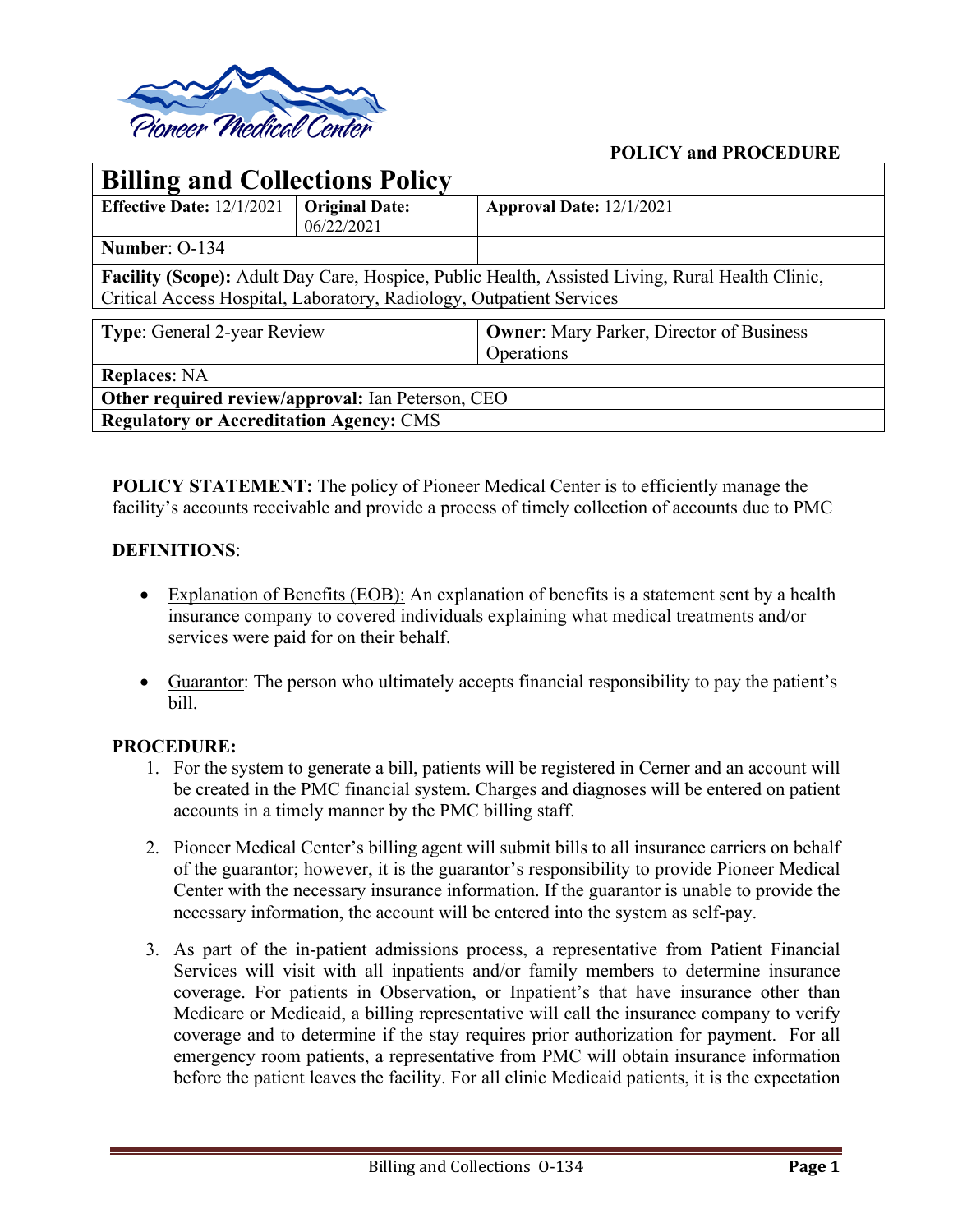

# **POLICY and PROCEDURE**

that the patient eligibility and passport information is reviewed prior to the patient being seen.

- 4. Pioneer Medical Center's billing agent will, each business day, upload an electronic file of unbilled claims will be uploaded to the claim's clearinghouse. Claims are forwarded to the appropriate payer electronically or printed to paper and mailed to the carrier by the clearinghouse. Claims that cannot be billed electronically, such as Workman's Comp, claims are billed hard copy with copies of the corresponding medical record where appropriate. Secondary insurance claims that do not automatically transmit from the primary insurance are billed hard copy with a copy of the Explanation of Benefits from the primary insurance carrier.
- 5. Once a payment or denial notice is received from the insurance carrier, the remaining balance will be billed to the secondary insurance, or if there is none, it will be converted to a self-pay balance.
- 6. Pioneer Medical Center has the following options for patients once their self-pay balance is determined:
	- Assistance with applications to apply for State of Montana financial assistance programs (i.e., Medicaid, HMK, etc.)
	- Assistance completing the application for Pioneer Medical Center Patient Financial Assistance Program
	- A 20% self-pay prompt pay discount on all self-pay balance within 30 days of determining the self-pay balance.
	- Help setting up a short-term payment agreement with Pioneer Medical Center. The payment timeline from the first statement date is listed below:
		- o 3 months \$5.00-\$500.00
		- $\circ$  6 months \$501.00-\$1,000.00
		- o 9 months \$1,001.00-\$2,000.00
		- o 12 months \$2,001.00+
	- o Referral to the Patient Loan Program Partnership with Opportunity Bank.

o PMC will discount the outstanding balance by 10% if you pay off the account your balance with an approved loan through Opportunity Bank or other board approved lender.

o If you default on your loan, PMC will add this discount back to the outstanding balance, and the account will immediately be sent to a collection company and the account will be placed in Bad Debt with Pioneer Medical **Center**